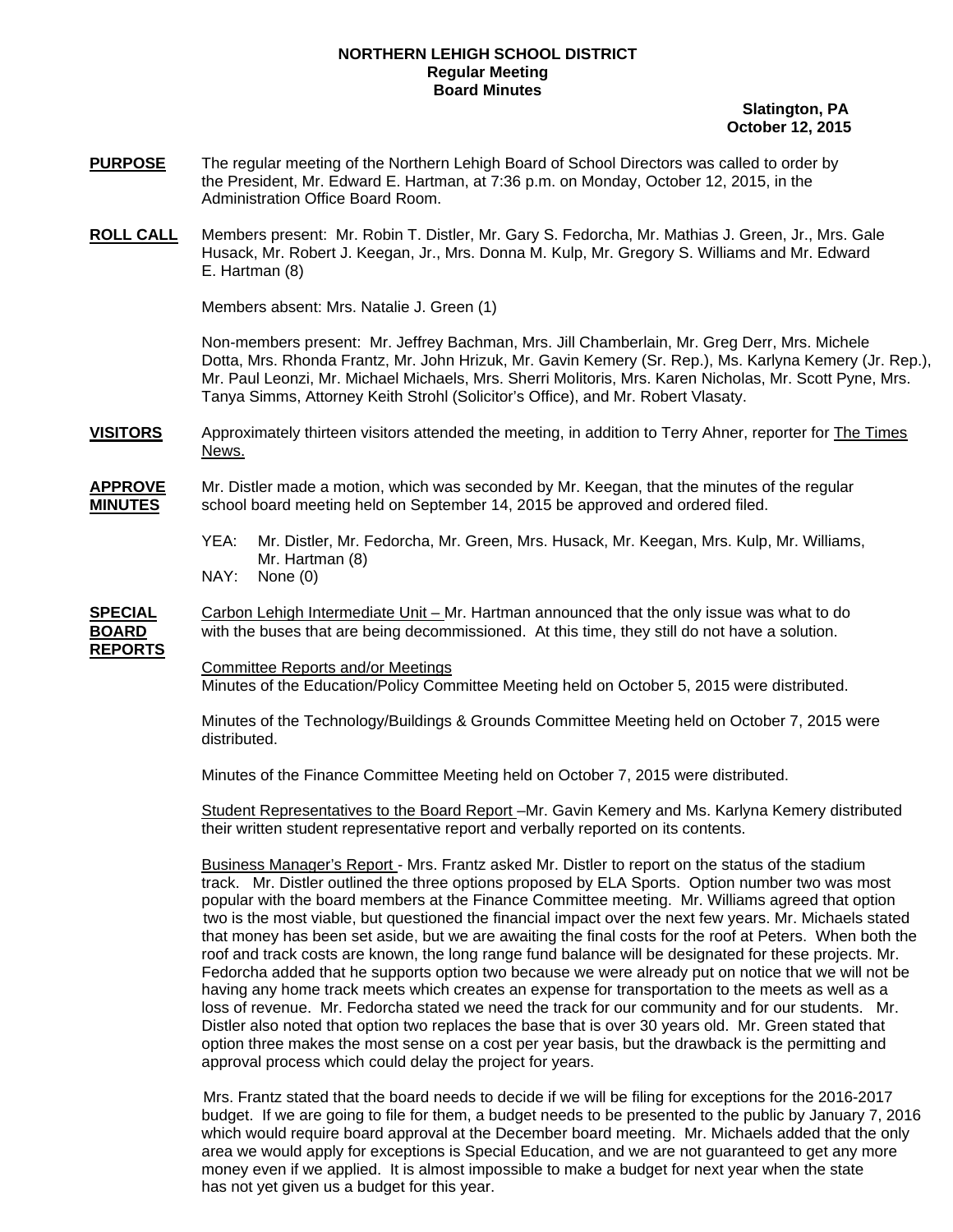| <b>SPECIAL</b><br><b>BOARD</b><br><b>REPORTS</b><br>(cont.) | Federal and Other Programs Update - Mrs. Karen A. Nicholas reported that the local early childhood<br>education directors and teachers have been invited to meet with our Kindergarten teachers and Reading<br>Specialist this Wednesday, October 14, 2015 at 6:30 p.m. to discuss phonological awareness for<br>preschoolers. Mrs. Nicholas added that she and Mr. Leonzi are always looking for ways to build literacy<br>and we are fortunate to have Head Start and full-day kindergarten to help build on our foundation for<br>reading. Mr. Williams added that Mrs. Nicholas has had a working relationship with the local preschool<br>programs for many years. This is just another program being offered. Mrs. Nicholas thanked Mr.<br>Williams and the board for their support on early childhood education as a means of success for the<br>students at Northern Lehigh.<br>Superintendent's Report - Mr. Michaels announced that he and his wife are donating three books to<br>the Slatington and Peters Elementary School libraries. |                                                                                                                                                                                                                                                                                                                                                                                                   |  |  |
|-------------------------------------------------------------|-----------------------------------------------------------------------------------------------------------------------------------------------------------------------------------------------------------------------------------------------------------------------------------------------------------------------------------------------------------------------------------------------------------------------------------------------------------------------------------------------------------------------------------------------------------------------------------------------------------------------------------------------------------------------------------------------------------------------------------------------------------------------------------------------------------------------------------------------------------------------------------------------------------------------------------------------------------------------------------------------------------------------------------------------------|---------------------------------------------------------------------------------------------------------------------------------------------------------------------------------------------------------------------------------------------------------------------------------------------------------------------------------------------------------------------------------------------------|--|--|
|                                                             |                                                                                                                                                                                                                                                                                                                                                                                                                                                                                                                                                                                                                                                                                                                                                                                                                                                                                                                                                                                                                                                     |                                                                                                                                                                                                                                                                                                                                                                                                   |  |  |
|                                                             |                                                                                                                                                                                                                                                                                                                                                                                                                                                                                                                                                                                                                                                                                                                                                                                                                                                                                                                                                                                                                                                     | Mr. Michaels reported that we are very concerned about the budget impasse. We are doing everything<br>we can not to expend a lot of money now in case the impasse does extend into March, April or May.<br>Mr. Michaels added that he wishes the legislators would put their partisanship aside and make a budget,<br>because they are affecting the students of Pennsylvania and other agencies. |  |  |
|                                                             | Mr. Hartman reported that an executive session was held prior to tonight's meeting to discuss<br>personnel issues.                                                                                                                                                                                                                                                                                                                                                                                                                                                                                                                                                                                                                                                                                                                                                                                                                                                                                                                                  |                                                                                                                                                                                                                                                                                                                                                                                                   |  |  |
| <b>PERSONNEL</b>                                            | Mrs. Kulp made a motion, which was seconded by Mr. Fedorcha, that the Board of Education<br>approves the following personnel items:                                                                                                                                                                                                                                                                                                                                                                                                                                                                                                                                                                                                                                                                                                                                                                                                                                                                                                                 |                                                                                                                                                                                                                                                                                                                                                                                                   |  |  |
| Appointment<br>Instructional                                | Ryan Stillwell*<br>Assignment:                                                                                                                                                                                                                                                                                                                                                                                                                                                                                                                                                                                                                                                                                                                                                                                                                                                                                                                                                                                                                      | <b>Temporary Vacancy Replacement</b><br>Slatington Elementary School Special Education<br>Teacher replacing an employee on family medical<br>leave.                                                                                                                                                                                                                                               |  |  |
|                                                             | Salary:                                                                                                                                                                                                                                                                                                                                                                                                                                                                                                                                                                                                                                                                                                                                                                                                                                                                                                                                                                                                                                             | Substitute Teacher Rate Days 1-30; Day 31 and<br>beyond \$46,200.00 (Step 1 Bachelors on the 2015-<br>2016 CBA Salary Schedule)                                                                                                                                                                                                                                                                   |  |  |
|                                                             | Effective:<br><b>Termination Date:</b>                                                                                                                                                                                                                                                                                                                                                                                                                                                                                                                                                                                                                                                                                                                                                                                                                                                                                                                                                                                                              | October 2, 2015<br>Upon return of full time teacher                                                                                                                                                                                                                                                                                                                                               |  |  |
|                                                             | Connie Graaf*                                                                                                                                                                                                                                                                                                                                                                                                                                                                                                                                                                                                                                                                                                                                                                                                                                                                                                                                                                                                                                       |                                                                                                                                                                                                                                                                                                                                                                                                   |  |  |
| Appointment<br>Non-Instructio-                              | Assignment:                                                                                                                                                                                                                                                                                                                                                                                                                                                                                                                                                                                                                                                                                                                                                                                                                                                                                                                                                                                                                                         | Cook's Helper Peters Elementary School replacing<br>Judy                                                                                                                                                                                                                                                                                                                                          |  |  |
| nal                                                         | Salary:                                                                                                                                                                                                                                                                                                                                                                                                                                                                                                                                                                                                                                                                                                                                                                                                                                                                                                                                                                                                                                             | VanHorn who was transferred to Slatington Elementary.<br>\$9.00 Per Hour Monday-Friday, 2.5 Hours Per Day/180<br>Student Days a school year plus additional cleaning<br>days as needed (2013-2017 Educational Support<br><b>Personnel CBA)</b>                                                                                                                                                    |  |  |
|                                                             | Effective:                                                                                                                                                                                                                                                                                                                                                                                                                                                                                                                                                                                                                                                                                                                                                                                                                                                                                                                                                                                                                                          | October 13, 2015                                                                                                                                                                                                                                                                                                                                                                                  |  |  |
|                                                             | * Pending Verification of Missing Personnel File Items<br>* 60 Day probationary period ending December 11, 2015                                                                                                                                                                                                                                                                                                                                                                                                                                                                                                                                                                                                                                                                                                                                                                                                                                                                                                                                     |                                                                                                                                                                                                                                                                                                                                                                                                   |  |  |
|                                                             | Janice Herzog                                                                                                                                                                                                                                                                                                                                                                                                                                                                                                                                                                                                                                                                                                                                                                                                                                                                                                                                                                                                                                       |                                                                                                                                                                                                                                                                                                                                                                                                   |  |  |
|                                                             | Assignment:                                                                                                                                                                                                                                                                                                                                                                                                                                                                                                                                                                                                                                                                                                                                                                                                                                                                                                                                                                                                                                         | <b>Emotional Support Aide Peters Elementary School</b><br>replacing Emotional Support Aide who was transferred<br>to PCA for student #2390092                                                                                                                                                                                                                                                     |  |  |
|                                                             | Salary:                                                                                                                                                                                                                                                                                                                                                                                                                                                                                                                                                                                                                                                                                                                                                                                                                                                                                                                                                                                                                                             | \$11.40 Per Hour Monday-Friday, 11:15-3:45 pm up to<br>180 Student Days a school year plus additional 20 Hrs<br>for Staff Development according to language in MOU                                                                                                                                                                                                                                |  |  |
|                                                             | Effective:<br>September 21, 2015<br>* Pending Verification of Missing Personnel File Items<br>*60 Day probationary period ending November 19, 2015                                                                                                                                                                                                                                                                                                                                                                                                                                                                                                                                                                                                                                                                                                                                                                                                                                                                                                  |                                                                                                                                                                                                                                                                                                                                                                                                   |  |  |
|                                                             | Jennifer Kuhns*                                                                                                                                                                                                                                                                                                                                                                                                                                                                                                                                                                                                                                                                                                                                                                                                                                                                                                                                                                                                                                     |                                                                                                                                                                                                                                                                                                                                                                                                   |  |  |
|                                                             | Assignment:                                                                                                                                                                                                                                                                                                                                                                                                                                                                                                                                                                                                                                                                                                                                                                                                                                                                                                                                                                                                                                         | Lunch Room Monitor Slatington Elementary School                                                                                                                                                                                                                                                                                                                                                   |  |  |
|                                                             | Salary:                                                                                                                                                                                                                                                                                                                                                                                                                                                                                                                                                                                                                                                                                                                                                                                                                                                                                                                                                                                                                                             | \$10.40 Per Hour/ 2 Hours per day on an as needed basis                                                                                                                                                                                                                                                                                                                                           |  |  |
|                                                             | Effective:                                                                                                                                                                                                                                                                                                                                                                                                                                                                                                                                                                                                                                                                                                                                                                                                                                                                                                                                                                                                                                          | October 13, 2015                                                                                                                                                                                                                                                                                                                                                                                  |  |  |
|                                                             | * Pending Verification of Missing Personnel File Items                                                                                                                                                                                                                                                                                                                                                                                                                                                                                                                                                                                                                                                                                                                                                                                                                                                                                                                                                                                              |                                                                                                                                                                                                                                                                                                                                                                                                   |  |  |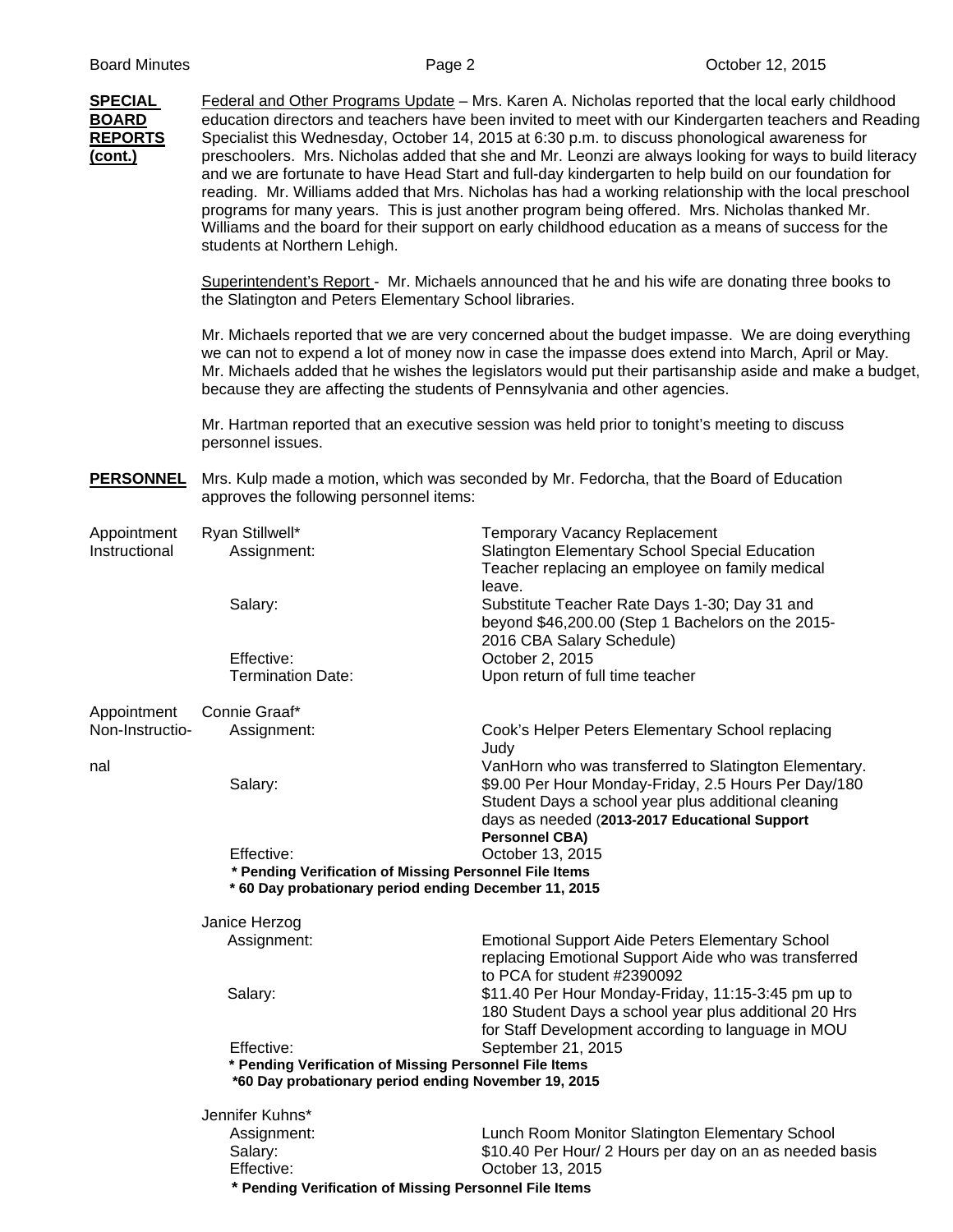## **\*60 Day probationary period ending December 11, 2015**

| <b>PERSONNEL</b><br>$(cont.)$<br>Family<br>Medical<br>Leave | Approve the request of employee #1410 to take a Family Medical Leave beginning on or about<br>September 18, 2015, for her own medical reasons. Employee will be using five (5) personal days<br>and fifty-three (53) sick days. Upon exhaustion of sick days, employee is requesting a twelve<br>week family medical leave. Employee plans to return to her current teaching position upon the<br>release from her attending physician. |                                                                                                                                                                                                                                                                                                                                                                                                                                               |            |  |
|-------------------------------------------------------------|-----------------------------------------------------------------------------------------------------------------------------------------------------------------------------------------------------------------------------------------------------------------------------------------------------------------------------------------------------------------------------------------------------------------------------------------|-----------------------------------------------------------------------------------------------------------------------------------------------------------------------------------------------------------------------------------------------------------------------------------------------------------------------------------------------------------------------------------------------------------------------------------------------|------------|--|
|                                                             |                                                                                                                                                                                                                                                                                                                                                                                                                                         | Approve the request of employee #4600 to take a Family Medical Leave beginning on or<br>about December 2, 2015 for her own medical reasons. Employee will be using accumulated<br>sick days. If needed, upon exhaustion of sick days, employee is requesting a twelve week<br>family medical leave. Employee plans to return to her current teaching position upon the release<br>from her attending physician on or about February 23, 2016. |            |  |
| Unpaid<br>Leave                                             | Approve the request of employee #6895 to take a leave of absence beginning on or about<br>January 8, 2016, for the birth of her first child. Employee will be using accumulated sick days.<br>Upon exhaustion of sick days, she is requesting an unpaid leave of absence for the remainder of<br>the 2015-2016 school year. Employee plans to return to her current teaching position at the<br>beginning of the 2016-2017 school year. |                                                                                                                                                                                                                                                                                                                                                                                                                                               |            |  |
|                                                             |                                                                                                                                                                                                                                                                                                                                                                                                                                         | Approve a four week unpaid medical leave of absence for employee #7057 effective September<br>30, 2015. She plans to return to her current position upon release from her attending physician.                                                                                                                                                                                                                                                |            |  |
| Resignation                                                 | Accept the resignation of Brandon Hibbler from his position as Assistant Girls' Basketball Coach                                                                                                                                                                                                                                                                                                                                        |                                                                                                                                                                                                                                                                                                                                                                                                                                               |            |  |
| Co-Curricular                                               | Shared Stipend - \$2,348.50 for the 2015-2016 school year. Mr. Hibbler has accepted a head<br>coaching position at another district.                                                                                                                                                                                                                                                                                                    |                                                                                                                                                                                                                                                                                                                                                                                                                                               |            |  |
| Rescind<br>Co-Curricular<br>Appointment                     | Rescind the appointment of Jason Reinhard in the amount of \$2,730.00 from his position as<br>Assistant Field Hockey Coach for the 2015-2016 school year which was originally approved at<br>the August 10, 2015 school board meeting.                                                                                                                                                                                                  |                                                                                                                                                                                                                                                                                                                                                                                                                                               |            |  |
| Co-Curricular<br>Change of                                  | Due to the resignation of Brandon Hibbler, approve the motion to change the status of Ken<br>Shankweiler, Assistant Girls' Basketball Coach - Shared stipend - \$2,348.50 to full time<br>Assistant                                                                                                                                                                                                                                     |                                                                                                                                                                                                                                                                                                                                                                                                                                               |            |  |
| <b>Status</b>                                               | Girls' Basketball Coach at a stipend of \$4,697.00 for the 2015-2016 school year.                                                                                                                                                                                                                                                                                                                                                       |                                                                                                                                                                                                                                                                                                                                                                                                                                               |            |  |
| Co-Curricular<br>Appointments                               | Motion to renew the appointment of the following Co-Curricular position for the 2015-2016<br>school year:                                                                                                                                                                                                                                                                                                                               |                                                                                                                                                                                                                                                                                                                                                                                                                                               |            |  |
| Renewal<br>2015-2016                                        | Jonathan DeFrain                                                                                                                                                                                                                                                                                                                                                                                                                        | <b>Assistant Softball Coach</b>                                                                                                                                                                                                                                                                                                                                                                                                               | \$3,050.00 |  |
| Co-Curricular<br>Appointment<br>2015-2016                   | Michelle Hock                                                                                                                                                                                                                                                                                                                                                                                                                           | National Honor Society Advisor                                                                                                                                                                                                                                                                                                                                                                                                                | \$517.00   |  |
| Co-Curricular<br>Volunteers                                 | John Weremedic*<br>*Pending Verification of Missing Personnel File Items                                                                                                                                                                                                                                                                                                                                                                | Little Leo Club                                                                                                                                                                                                                                                                                                                                                                                                                               |            |  |
| Substitute-<br>Instructional                                | Approve the following substitute teachers for the 2015-2016 school year at the 2015-2016<br>substitute teacher rates as approved on the Supplementary Personnel Salary Schedule.                                                                                                                                                                                                                                                        |                                                                                                                                                                                                                                                                                                                                                                                                                                               |            |  |
|                                                             | Bronwyn Cseh - Health & Physical Education<br>Mary Frank - Art K-12 & ESL<br>Cynthia Fritzinger - Elementary<br>Stephen Reimert - Social Studies<br>Linda Sarver - Art K-12<br>Patricia Sottolano - CLIU Guest Teacher                                                                                                                                                                                                                  | Samantha Lilly - Elementary & Special Education                                                                                                                                                                                                                                                                                                                                                                                               |            |  |
| Substitute-<br>Non-                                         | Approve the following individuals as substitute secretaries/aides for the 2015-2016 school year<br>at the 2015-2016 substitute rate as approved on the Supplementary Personnel Salary Schedule:                                                                                                                                                                                                                                         |                                                                                                                                                                                                                                                                                                                                                                                                                                               |            |  |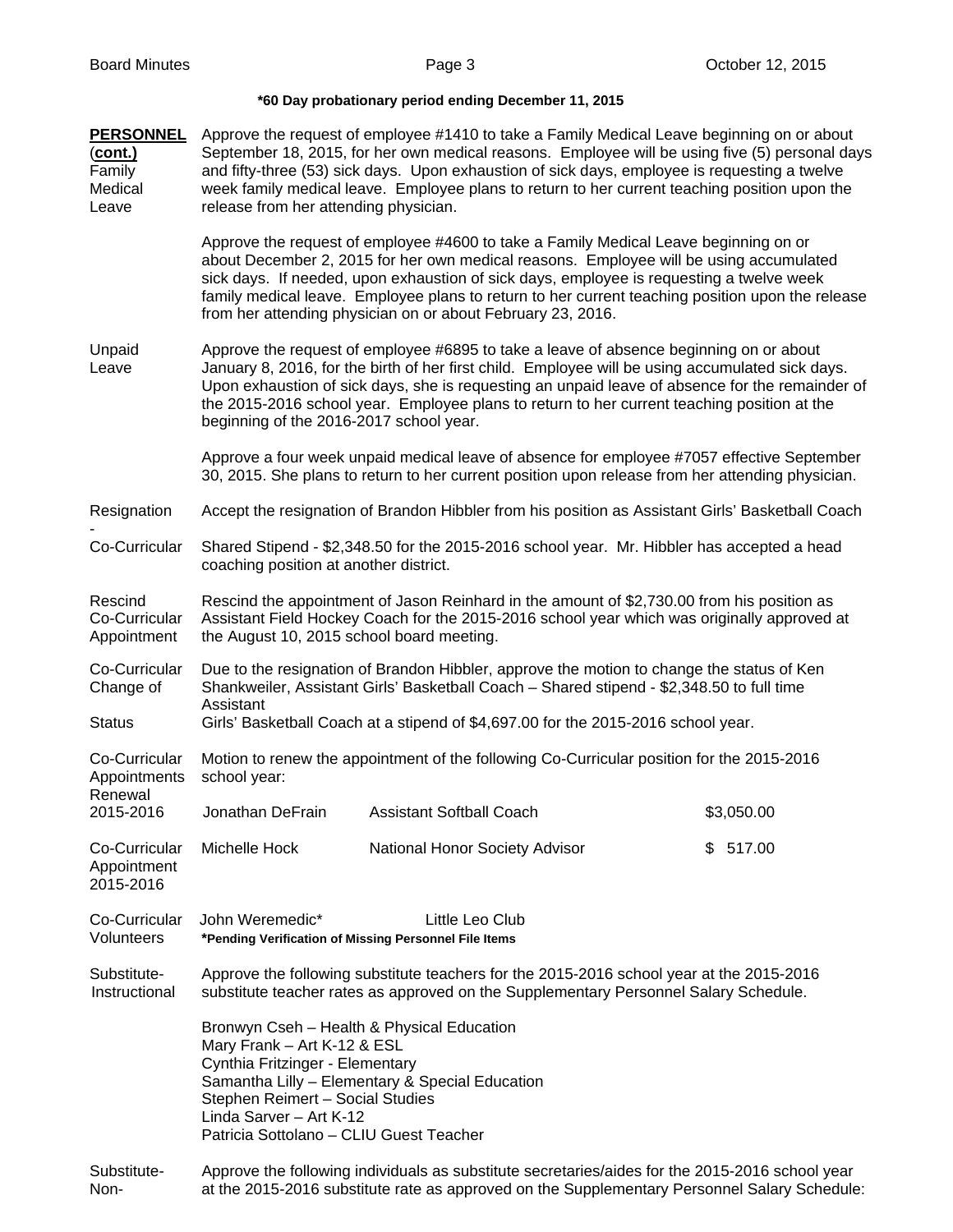Instructional<br>Aides/ Shelly Pender **Secretary** 

## **PERSONNEL**

| (cont.)<br>Unpaid<br>Volunteers         | Lori-Beth Guelcher*<br>Anna Mary Milot*<br>JoAnne Sipos*<br>Janet McKelvey*<br>Debbie Siglin<br>*Pending Verification of Missing Documents    |
|-----------------------------------------|-----------------------------------------------------------------------------------------------------------------------------------------------|
|                                         | YEA:<br>Mr. Distler, Mr. Fedorcha, Mr. Green, Mrs. Husack, Mr. Keegan, Mrs. Kulp, Mr. Williams,<br>Mr. Hartman (8)<br>NAY:                    |
|                                         | None $(0)$                                                                                                                                    |
| <u>POLICY</u>                           | Mr. Williams made a motion, which was seconded by Mr. Distler, that the Board of Education<br>approves the following policy items:            |
| <b>Board Policy</b><br>First<br>Reading | Approve school board policy #137 - Programs - Home Education Programs, as presented after<br>first reading.                                   |
|                                         | Approve school board policy #138 - Programs - English as a Second Language/Bilingual<br>Education Programs, as presented after first reading. |
|                                         | Approve school board policy #304.1 - Merged Employee Section - Conflict of Interest, as<br>presented after first reading.                     |
|                                         | Approve school board policy #311 – Merged Employee Section – Suspensions and Furloughs, as<br>presented after first reading.                  |
|                                         | Approve school board policy #318 - Merged Employee Section - Penalties for Tardiness,<br>as presented after first reading.                    |
|                                         | Approve school board policy #319 - Merged Employee Section - Outside Activities, as presented<br>after first reading.                         |
|                                         | Approve school board policy #320 - Merged Employee Section - Freedom of Speech In<br>Non-school Settings, as presented after first reading.   |
|                                         | Approve school board policy #321 - Merged Employee Section - Political Activities, as presented<br>after first reading.                       |
|                                         | Approve school board policy #322 - Merged Employee Section - Gifts, as presented after first<br>reading.                                      |
|                                         | Approve school board policy #323 - Merged Employee Section - Tobacco Use, as presented<br>after first reading.                                |
|                                         | Approve school board policy #325 - Merged Employee Section - Dress and Grooming, as<br>presented after first reading.                         |
|                                         | Approve school board policy #326 - Merged Employee Section - Complaint Process, as<br>presented after first reading.                          |
|                                         | Approve school board policy #328 - Merged Employee Section - Compensation Plans/Salary<br>Schedules, as presented after first reading.        |
|                                         | Approve school board policy #334 - Merged Employee Section - Sick Leave, as presented<br>after first reading.                                 |
|                                         |                                                                                                                                               |

Approve school board policy #335 – Merged Employee Section – Family and Medical Leaves, as presented after first reading.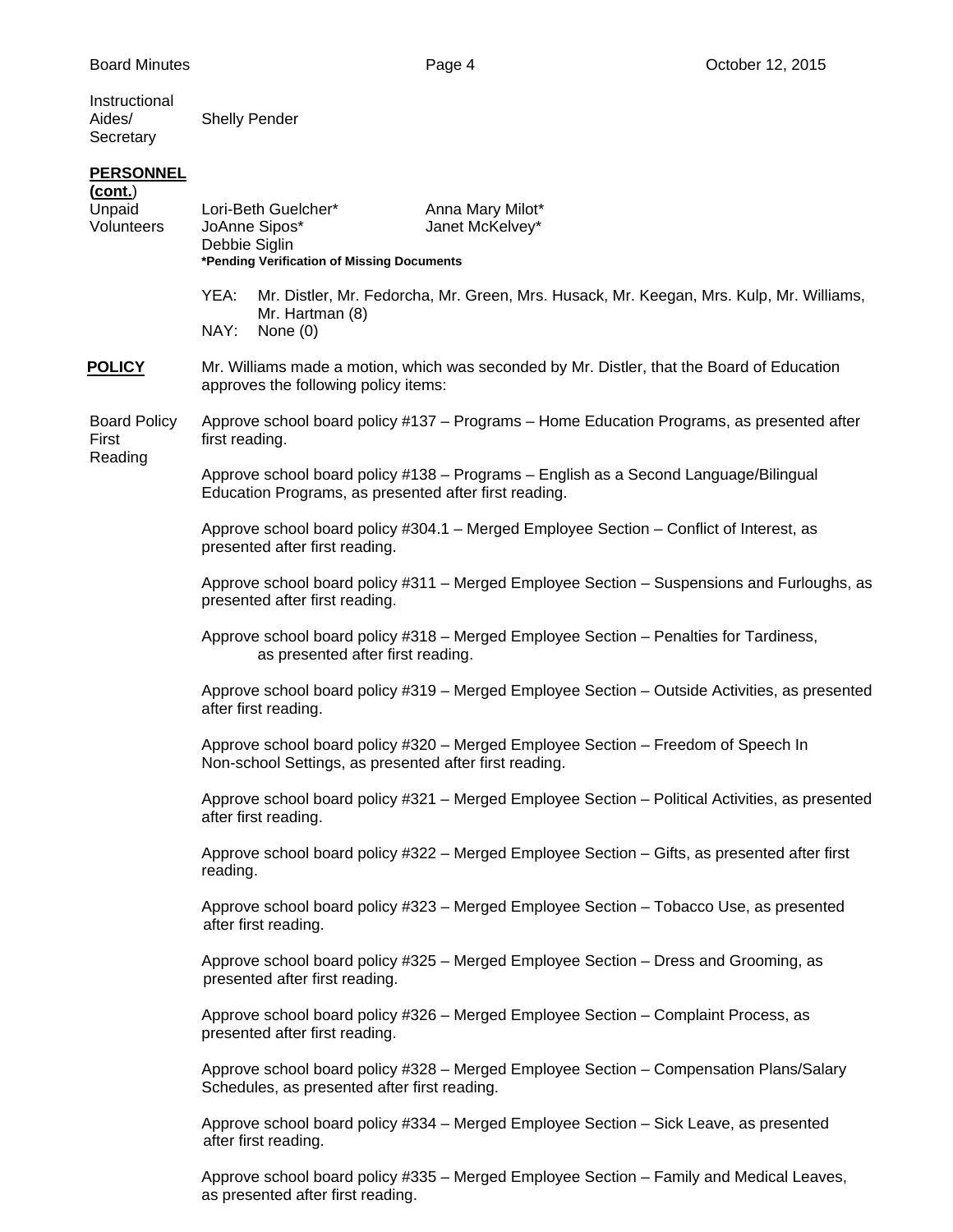|                                            | Approve school board policy #338.1 - Merged Employee Section - Compensated Professional<br>Leaves, as presented after first reading.                                                                                                                 |  |  |  |
|--------------------------------------------|------------------------------------------------------------------------------------------------------------------------------------------------------------------------------------------------------------------------------------------------------|--|--|--|
| <b>POLICY</b><br>(cont.)                   | Approve school board policy #339 - Merged Employee Section - Uncompensated Leave, as<br>presented after first reading.                                                                                                                               |  |  |  |
|                                            | Approve school board policy #342 - Merged Employee Section - Jury Duty, as presented after first<br>reading.                                                                                                                                         |  |  |  |
|                                            | Approve school board policy #343 - Merged Employee Section - Paid Holidays, as presented<br>after first reading.                                                                                                                                     |  |  |  |
|                                            | Approve school board policy #349 - Merged Employee Section - Early Retirement Incentive (ERI),<br>as presented after first reading.                                                                                                                  |  |  |  |
|                                            | Approve school board policy #918 - Community - Title I Parent Involvement, as presented after                                                                                                                                                        |  |  |  |
| first                                      | reading.                                                                                                                                                                                                                                             |  |  |  |
| <b>Board Policy</b>                        | Approve school board policy #246 - Pupils - Student Wellness, as presented after second reading.                                                                                                                                                     |  |  |  |
| Second<br>Reading                          | Approve school board policy #249 - Pupils - Bullying/Cyberbullying, as presented after second<br>reading.                                                                                                                                            |  |  |  |
|                                            | Approve school board policy #301 - Employees - Creating a Position, as presented after second<br>reading.                                                                                                                                            |  |  |  |
| Homebound<br>Instruction                   | It is recommended that the Board of Education grant homebound instruction for a 12 <sup>th</sup> grade<br>student, Student No. 160100 for five hours per week, effective September 22, 2015 and continuing<br>until approximately November 22, 2015. |  |  |  |
|                                            | YEA:<br>Mr. Distler, Mr. Fedorcha, Mr. Green, Mrs. Husack, Mr. Keegan, Mrs. Kulp, Mr. Williams,<br>Mr. Hartman (8)<br>NAY:<br>None $(0)$                                                                                                             |  |  |  |
| <b>NEW</b><br><b>BUSINESS</b>              | Mr. Fedorcha made a motion, which was seconded by Mrs. Kulp, that the Board of Education<br>approves the following new business item:                                                                                                                |  |  |  |
| Increase<br>Substitute<br>Teacher<br>Rates | Approve to increase the substitute teacher rates effective November 1, 2015 to \$100/day for<br>days 0-10 and \$120/day for days 11 and beyond.                                                                                                      |  |  |  |
|                                            | YEA:<br>Mr. Distler, Mr. Fedorcha, Mr. Green, Mrs. Husack, Mr. Keegan, Mrs. Kulp, Mr. Williams,<br>Mr. Hartman (8)<br>NAY:<br>None $(0)$                                                                                                             |  |  |  |
| Emergency<br>Operations<br>Plan            | Approve changes to the Northern Lehigh School District Emergency Operations Plan as<br>presented.                                                                                                                                                    |  |  |  |
|                                            | YEA:<br>Mr. Distler, Mr. Fedorcha, Mr. Green, Mrs. Husack, Mr. Keegan, Mrs. Kulp, Mr. Williams,<br>Mr. Hartman (8)                                                                                                                                   |  |  |  |
|                                            | NAY:<br>None $(0)$                                                                                                                                                                                                                                   |  |  |  |
| <b>FINANCIAL</b>                           | Mr. Green made a motion, which was seconded by Mr. Fedorcha, that the Board of Education<br>approves the following financial items:                                                                                                                  |  |  |  |
| Financial<br>Reports                       | Approve the following financial reports:<br>General Fund Account month of June                                                                                                                                                                       |  |  |  |
| List of<br><b>Bills</b>                    | Approve the Following List of Bills:<br>General Fund months of September & October, 2015                                                                                                                                                             |  |  |  |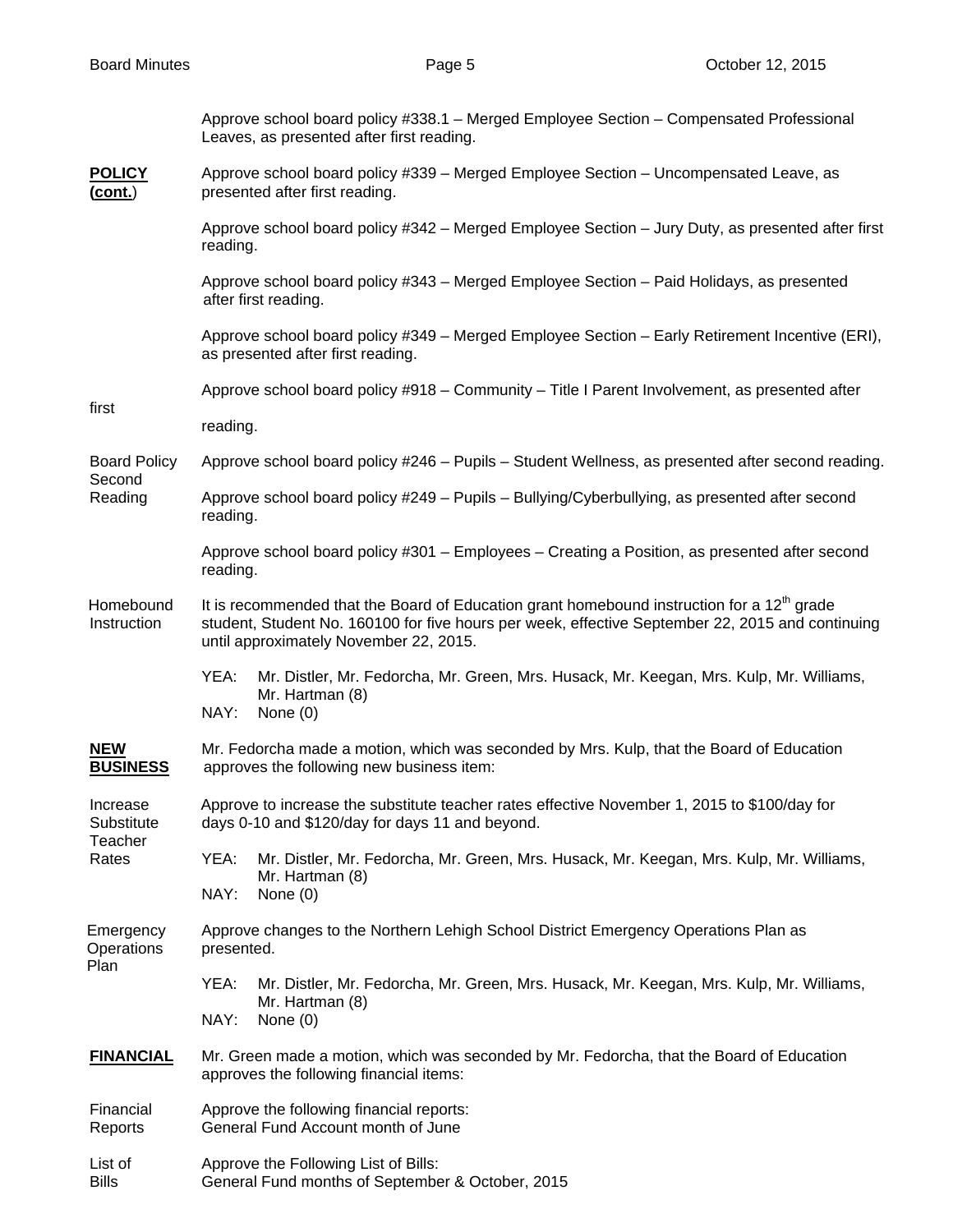Cafeteria Fund months of September & October, 2015 Capital Projects month of October, 2015 Refreshment Stand month of September, 2015

| <b>FINANCIAL</b><br><u>(cont.)</u><br>Portnoff<br>Agreement<br>Delinquent<br><b>Tax Collector</b> | RESOLVED, the Board of Education approves the addendum to the agreement with<br>Portnoff Law Associates, Ltd. to be the delinquent real estate tax collector for the 2015 tax<br>year.                                                                                            |  |  |
|---------------------------------------------------------------------------------------------------|-----------------------------------------------------------------------------------------------------------------------------------------------------------------------------------------------------------------------------------------------------------------------------------|--|--|
| Per Capita<br>Abatements/<br>Exonerations                                                         | Approve abatement/exoneration requests of per capita taxes, for the residents that fall within<br>the guidelines, as presented.                                                                                                                                                   |  |  |
|                                                                                                   | YEA:<br>Mr. Distler, Mr. Fedorcha, Mr. Green, Mrs. Husack, Mr. Keegan, Mrs. Kulp, Mr. Williams,<br>Mr. Hartman (8)<br>NAY:<br>None $(0)$                                                                                                                                          |  |  |
| <b>FINANCIAL</b>                                                                                  | Mr. Michaels clarified that the next item is effective July 1, 2016 school year and 2016-2017                                                                                                                                                                                     |  |  |
| (cont.)                                                                                           | budget<br>Mr. Fedorcha made a motion, which was seconded by Mrs. Kulp, that the Board of Education approve<br>the following financial item                                                                                                                                        |  |  |
| Stadium<br>Track                                                                                  | Authorize administration to contract with ELA Sports for Option 2, as presented.                                                                                                                                                                                                  |  |  |
|                                                                                                   | YEA:<br>Mr. Distler, Mr. Fedorcha, Mr. Green, Mrs. Husack, Mr. Keegan, Mrs. Kulp, Mr. Williams,<br>Mr. Hartman (8)<br>NAY:<br>None $(0)$                                                                                                                                          |  |  |
| <b>FINANCIAL</b><br><u>(cont.)</u>                                                                | Mr. Keegan made a motion, which was seconded by Mr. Distler, that the Board of Education<br>approve the following financial item:                                                                                                                                                 |  |  |
| Raise Taxes<br>Above Index<br>2016-2017<br>Seek Except-<br>lons                                   | Authorize administration to seek exceptions to raise school district taxes above the index calculated<br>by the Pennsylvania Department of Education for the 2016-2017 school year. This will require a<br>preliminary budget for 2016-2017 be approved prior to January 7, 2016. |  |  |
|                                                                                                   | Mr. Williams stated that he is 100% opposed to this because he cannot imagine raising taxes above the<br>index this year and he cannot imagine asking anybody to create a budget under these circumstances.                                                                       |  |  |
|                                                                                                   | Mrs. Kulp echoed Mr. Williams sentiments stating that how can we make a budget for next year when<br>the state does not have a budget for this year and she is not in favor of raising taxes above the index.                                                                     |  |  |
|                                                                                                   | Roll call.<br>YEA:<br>Mr. Keegan, Mr. Hartman (2)<br>NAY:<br>Mr. Distler, Mr. Fedorcha, Mr. Green, Mrs. Husack, Mrs. Kulp, Mr. Williams (6)<br>Motion failed.                                                                                                                     |  |  |
| <b>CORRESP-</b><br><b>ONDENCE</b>                                                                 | Mrs. Molitoris stated that Mr. Terry Ahner from the Times News, is requesting a biography of the<br>five candidates running for school board in November. Mrs. Molitoris will be sending an email to<br>to the candidates.                                                        |  |  |
| <b>INFOR-</b><br><b>MATION</b>                                                                    | Minutes of the Carbon Lehigh Intermediate Unit 21 Board of Directors meetings held on<br>August 17, 2015 were distributed.                                                                                                                                                        |  |  |
|                                                                                                   | Minutes of the Lehigh Carbon Community College Board of Trustees meetings held on September 3,<br>2015 were distributed.                                                                                                                                                          |  |  |